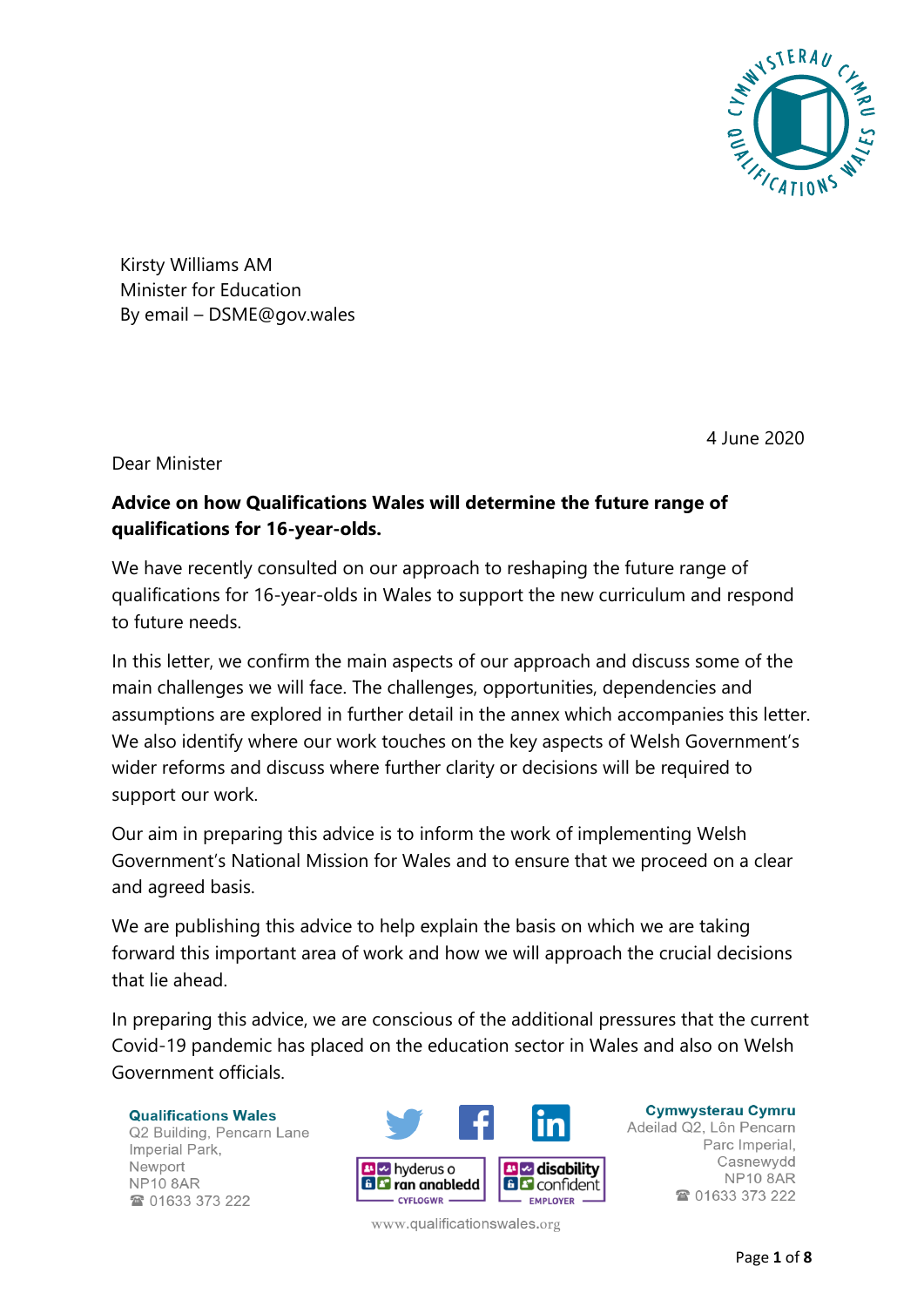# Background

Our vision is for 16-year-olds to take globally respected qualifications that inspire and prepare them for life, learning and work.

Schools and other publicly funded providers should be able to choose from a range of qualifications that:

- command public confidence, with currency in Wales, the UK and globally;
- secure an equitable, coherent, and bilingual choice for centres and learners;
- make the most of the digital technology available to centres;
- can be introduced in a managed and sustainable way.

In November 2019, we launched a consultation on proposals for how we should approach this work. We have published a summary of our decisions based on the responses to the consultation separately<sup>1</sup>, along with a report on the responses we received<sup>2</sup>.

# Our decisions

### **1. We will apply the following guiding principles to determining the qualifications that will be eligible for funding at the age of 16.**

Publicly funded qualifications for 16-year-olds should:

- i. relate to, and support, the aims and purposes of the Curriculum for Wales;
- ii. be available in Welsh and English;
- iii. contribute to a coherent and inclusive offer.

### **2. We will keep the GCSE name and update the content and assessment of individual GCSEs to meet future needs.**

We will consider how GCSEs should be designed in future. This will include looking at the content assessed in GCSEs, their assessment arrangements, and the range of subject areas in which they are available.

<sup>1</sup><https://qualificationswales.org/media/6020/summary-of-findings.pdf>

<sup>2</sup> <https://qualificationswales.org/media/6015/analysis-of-consultation-responses.pdf>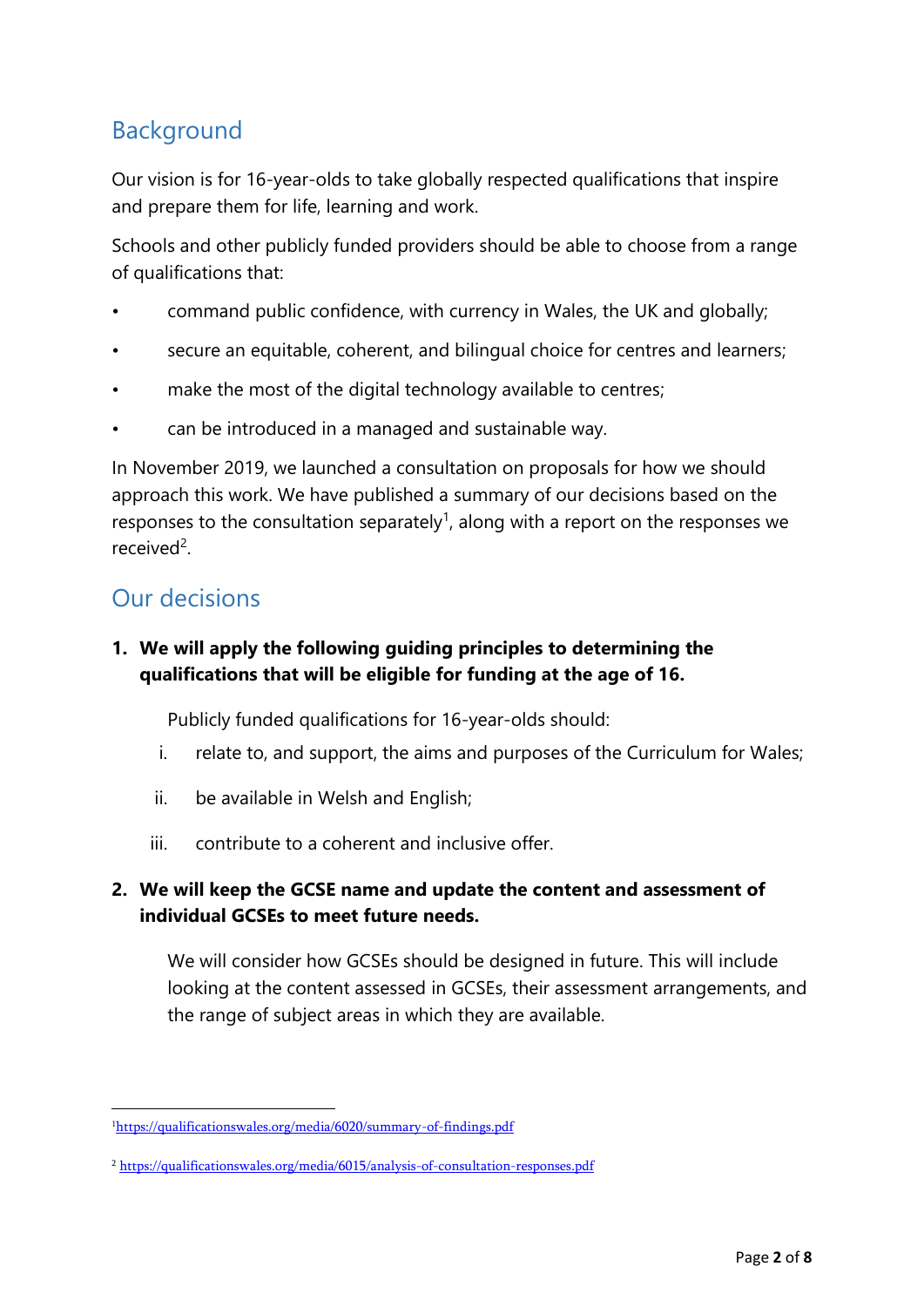In doing so, we will consider how GCSEs can most effectively support the aims and purposes of the curriculum, while commanding public confidence in Wales and internationally.

As we said in our consultation, other qualifications across a range of levels will be required alongside GCSEs to ensure the needs of all learners are catered for. Responses to the consultation also emphasised a need for a choice of qualifications that cover different assessment approaches and support progression to vocational and technical, as well as academic pathways.

### **3. We will realign our work on reforming the current National/Foundation Skills Challenge Certificate with our wider review of qualifications for 16 year-olds.**

Views were divided on our proposal to press ahead with work on developing a new qualification that assesses 16-year-olds' wider skills.

We want to make sure that any future changes to the National/Foundation Skills Challenge Certificate (the version that's taken at 16) will be coherent with other qualifications taken at the age of 16. So, we will not consult on reforms to this qualification until after we have decided what the full range of qualifications for 16-year-olds will look like.

We will continue as planned with our reforms to the Advanced Skills Challenge Certificate, which is typically taken alongside A levels and other level 3 qualifications.

### Next steps

Having decided on the key aspects of our approach, our next task is to consider the full range of qualifications that should be available for 16-year-olds.

At the end of this year, we plan to consult on proposals for:

- the qualifications that should form part of the future offer for 16-year-olds. This will include proposals for the whole range, including GCSEs and other qualifications. We will also ask about when any necessary changes should be made and in what order of priority.
- what future GCSEs should look like, which subject areas they can be offered in, as well as the type of content and assessments they should include. We will also ask about when and in what order to make any changes.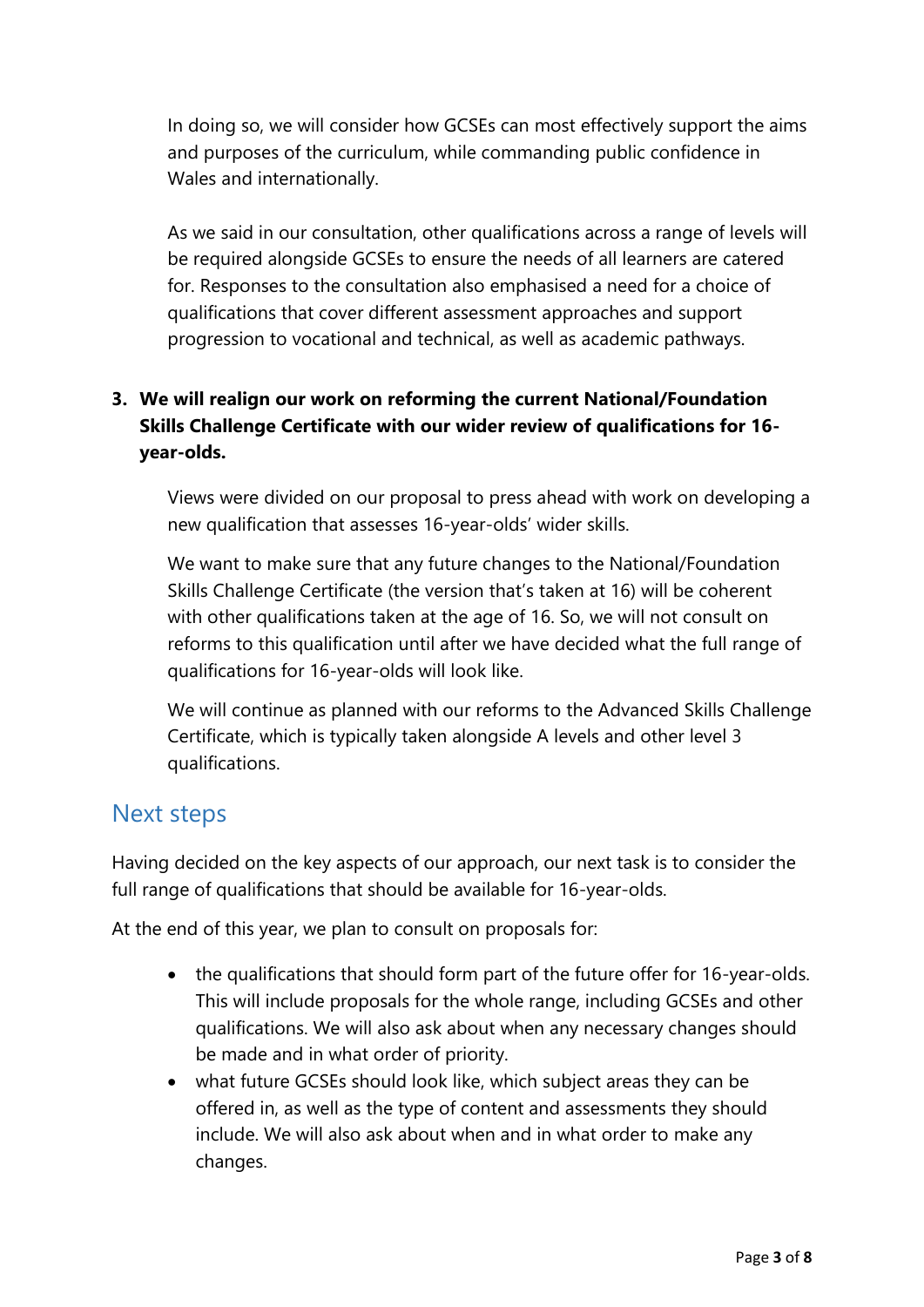• the qualifications required to support the single continuum for teaching and learning Welsh. Here again, our proposals will cover what changes may be required as well as how and when those changes should be made.

Over the coming months, we will continue to work with stakeholders to develop and refine a set of clear proposals for consultation.

We currently intend that the consultation on the proposals listed above will close in early 2021, and that we will confirm our decisions in summer 2021, before launching a further round of consultations in autumn 2021 to agree the detailed design of any new or updated qualifications. However, given the current public health emergency and its possible long-term implications, we will keep our plans for consultation under review to ensure that we only consult when it is appropriate to do so.

Alongside this work, we will look at how best to use our statutory powers to secure the proposed future range of qualifications. We will also consider how regulatory requirements and processes may need to change to reflect the guiding principles. As we do so, we will carefully consider the potential impact of any changes and test these with stakeholders, including awarding bodies, learning providers and learners.

# Challenges, opportunities, dependencies and assumptions

Determining which qualifications will be required in future and how they should be designed will not be easy. There are several important considerations for us to consider as we develop and implement our approach.

In the enclosed annex, we discuss in more detail the main challenges, opportunities, dependencies, and assumptions related to our work going forward. These build on many of the points raised in response to our consultation and on the themes discussed in our summary of decisions.

The key points discussed in the annex are summarised below.

### **Curriculum and qualification content**

There is a natural tension between qualifications designed and delivered at a national level and curriculum content that is determined at a local level.

Schools will be expected to use the national curriculum framework as a starting point for designing their own local curricula. We will expect awarding bodies to explain how their qualifications relate to and support the new curriculum.

Where we have a high degree of control over qualification design, we will do what we can to increase the flexibility that qualifications allow centres to tailor the content of qualifications to suit their local curriculum. And centres will continue to be able to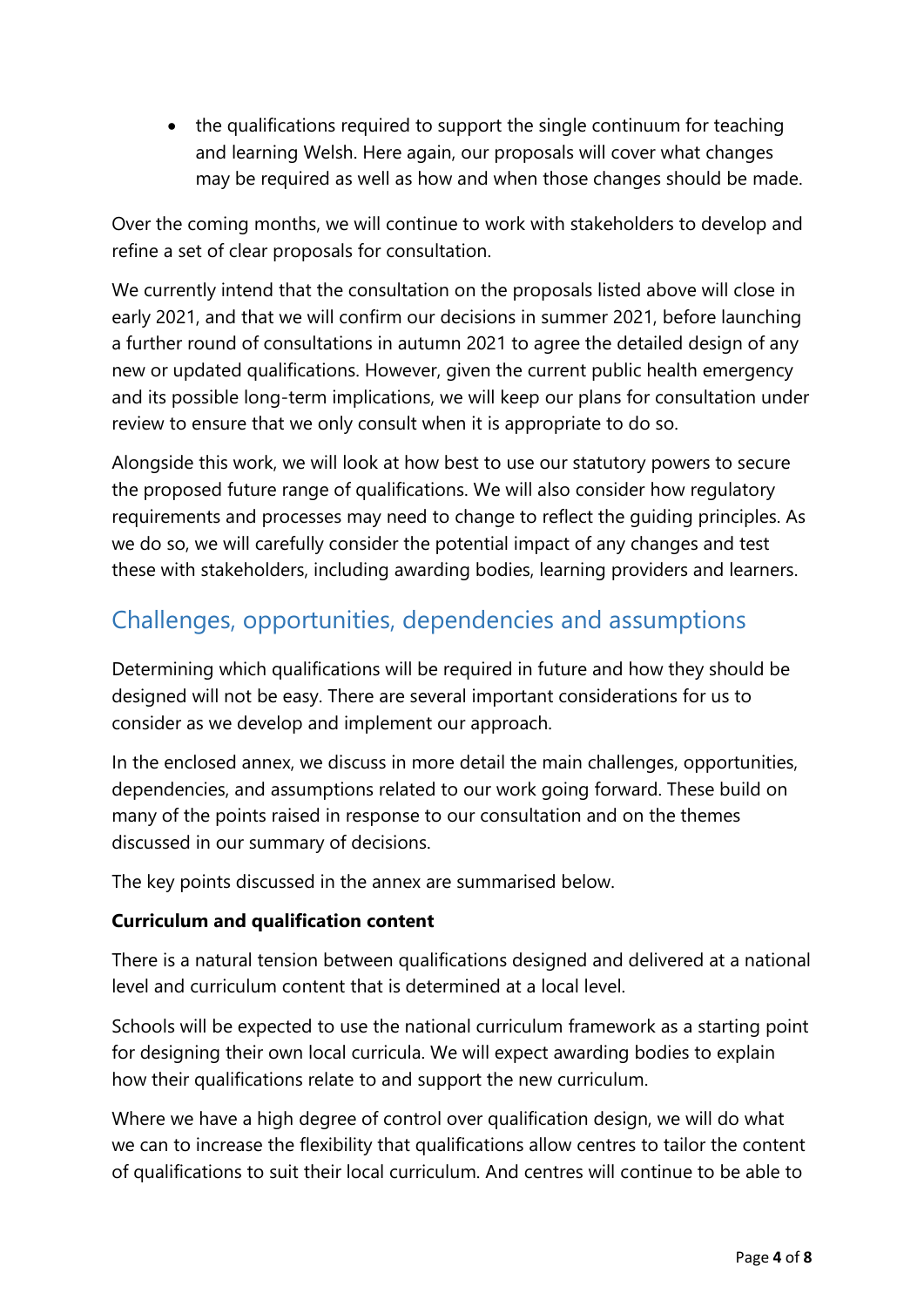choose which qualifications to offer according to the needs of their curriculum and learners.

However, there are other factors we must consider that will naturally constrain this flexibility and choice. Whatever the future qualifications offer looks like, the content assessed in qualifications will inevitably influence the way centres shape their curriculum for 14 to 16-year-olds.

#### **School accountability arrangements**

There is a direct link between Welsh Government's arrangements for school accountability and the requirements we set for how qualifications are designed and delivered.

We welcome Welsh Government's plans for developing new school accountability arrangements that will reduce the extent to which qualification outcomes are the main source of data for judging a school's performance.

Using qualifications outcomes as the primary measure of school performance places substantial pressure on qualifications. This would require us to specify rigid controls for how they are assessed, for example by limiting the range of assessment methods they can use. Reducing the reliance on qualification outcomes to measure school performance would allow us to set more flexible design requirements for qualifications and give schools more freedom to select the right qualifications for their learners.

We are aware of the research project Welsh Government is conducting to gather evidence to support the development of future arrangements. We are eager to continue working closely with your officials to help consider how future qualifications can best support the new arrangements. The more we know about the future approach to school accountability, the more we can ensure that qualifications are designed to be fit for their intended purpose.

#### **Managing the scale, pace and impact of changes**

In developing our approach and proposals, we will carefully consider the potential impact of any changes and the capacity of the system to manage them.

We must make sure that we allow enough time to prepare for delivering new or updated qualifications. To help us do that, we will seek views on when changes should be introduced. Where appropriate, we will consider adopting a phased approach, and prioritise making those changes that are most needed first.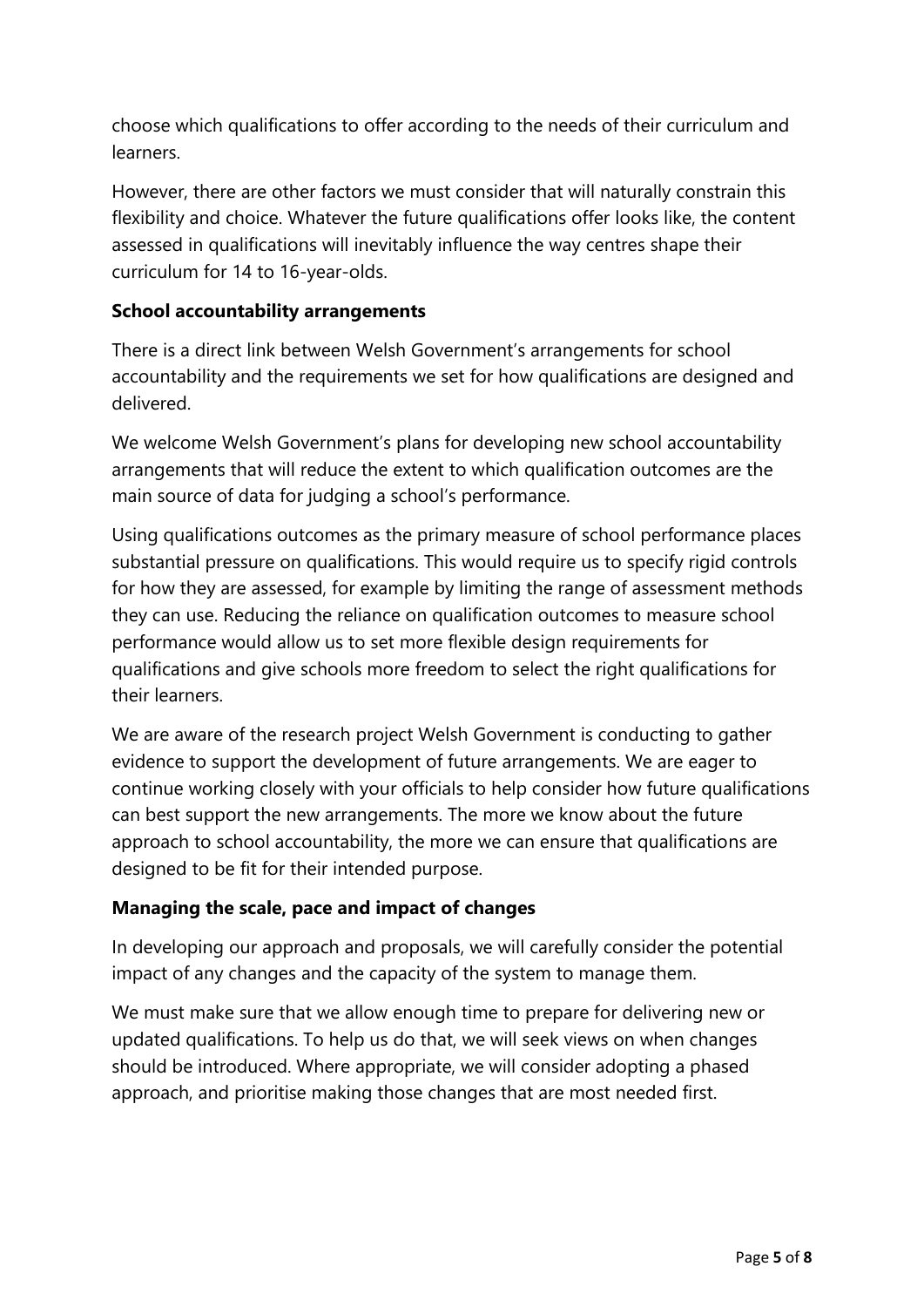As we take this work forward, we will also need to consider the effect that the current national response to the coronavirus epidemic could have on the capacity of the education system to respond to an extensive programme of change.

### **Continuity, standards and fairness**

While the content and assessment methods included in future GCSEs will be different, we must ensure that GCSEs continue to represent attainment that is broadly comparable to current GCSEs. This will ensure a degree of continuity and confidence in the qualifications system, and secure fairness for past, present and future learners.

#### **Qualifications to support Welsh language learning**

We are fully supportive of the Welsh Government's policy of removing the terminology and concept of Welsh Second Language and establishing a single continuum for teaching and learning Welsh. Developing an appropriate range of qualifications to support this new approach presents several challenges and opportunities.

Our proposals for this area of the curriculum will:

- state how Welsh-language qualifications relate to each other and to the common expectations set out in the curriculum (that is, how they relate back to a single common continuum of teaching and learning language);
- ensure the qualifications available can meet the needs of all learners, in all settings, and support them as far as possible to become confident Welsh speakers by the time they are  $16<sup>3</sup>$ ;
- have clear links to post-16 pathways for all learners, to encourage them to continue to use and further develop their Welsh-language proficiency;
- take into account the resources and teaching capability that will be available to schools as they introduce the new curriculum.

As we develop options for how Welsh-language qualifications will need to change to support a single language continuum for all learners, we will consider whether to make those changes all at once or in stages. Taking an incremental approach would require us to set out a longer-term vision for change, aligned to Welsh Government's Cymraeg 2050 strategy, along with a clear set of milestones for achieving it.

<sup>3</sup> <https://gov.wales/cymraeg-2050-welsh-language-strategy>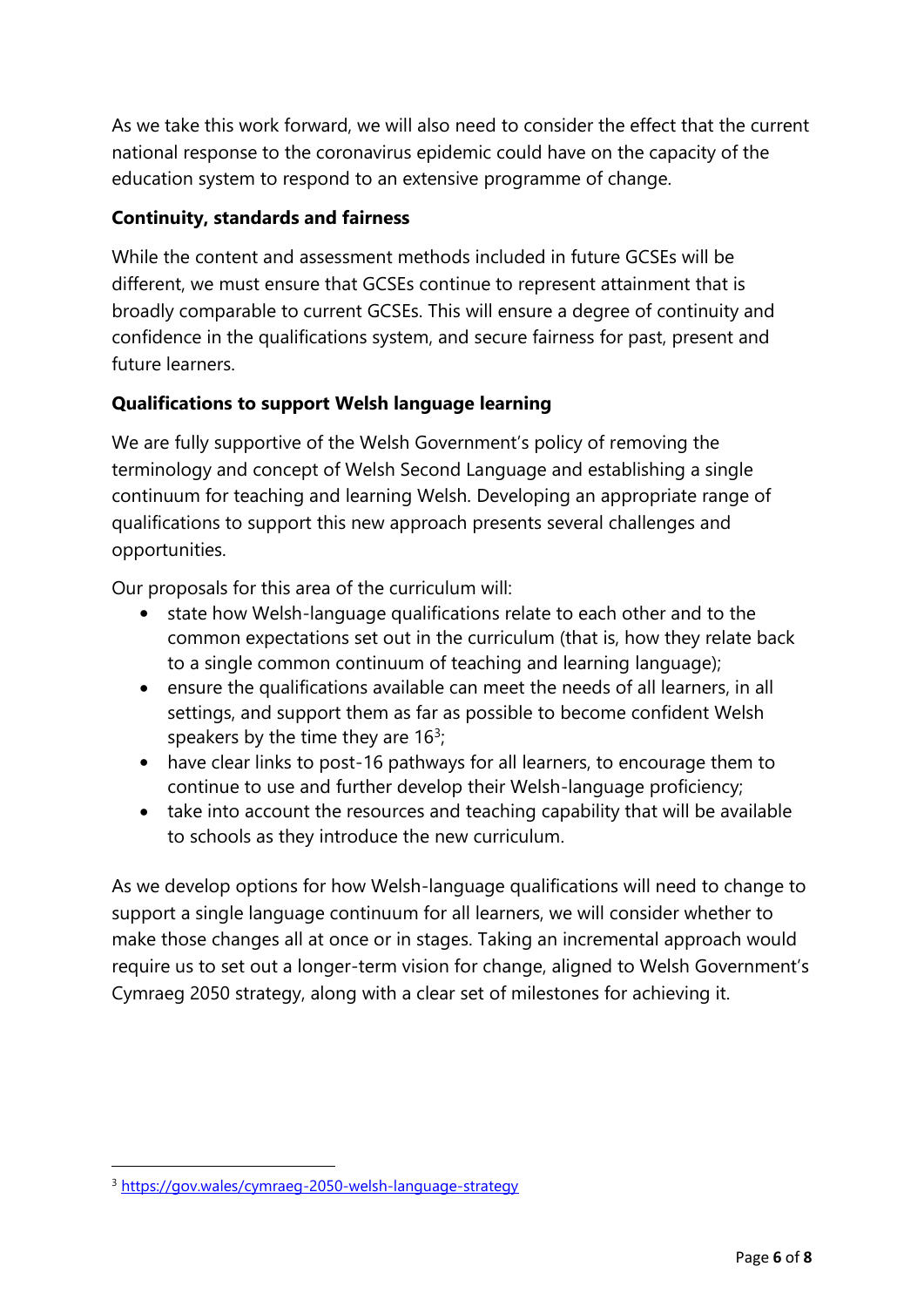#### **Making best use of digital technology**

Digital technology plays an ever more prominent role in young people's learning and lives. To remain relevant, engaging, and valid, it is important that qualifications adapt to reflect this trend.

As with any change, making more use of technology in assessment will bring challenges, but also opportunities. Used appropriately, technology can help to improve the assessment experience for learners and help to make the delivery of assessments more efficient and resilient, with less impact on the environment.

The changes that we have all had to make in response to the coronavirus pandemic have shown how digital technology offers new and alternative ways of doing things. This experience is likely to strengthen the case for making more innovative and effective use of digital technology in many areas, including education. It may also help identify where there are gains to be made from making better use of technology, as well as increasing the general appetite and acceptance for doing things digitally.

In developing proposals and requirements for future qualifications, we will encourage awarding bodies to make more effective use of digital technology to support the delivery and assessment of their qualifications. In doing so, we will want to be sure that the benefits are clear and that the changes would be manageable for centres and learners.

#### **Teaching and learning resources to support qualifications**

The resources and materials available to centres and learners to support the teaching and study of courses leading to qualifications come from a range of different sources and providers. These include awarding bodies, commercial publishers and others responding either to market demand or to Welsh Government commissions. A wide range of contributors play an important part, including regional education consortia, subject associations, and resources on Hwb developed by teachers.

From our research looking at teacher perceptions of reformed GCSEs, we know that many in the system are unclear about what resources they can expect to be available, or who is responsible for providing them. We also know that the appetite for a wide range of bilingual resources to support teaching and learning is high.

When developing proposals for future qualifications we will identify the potential implications for teaching and learning resources. For those qualifications specifically developed for Wales, we can set detailed requirements for the teaching and learning support and resources that awarding bodies should provide to support those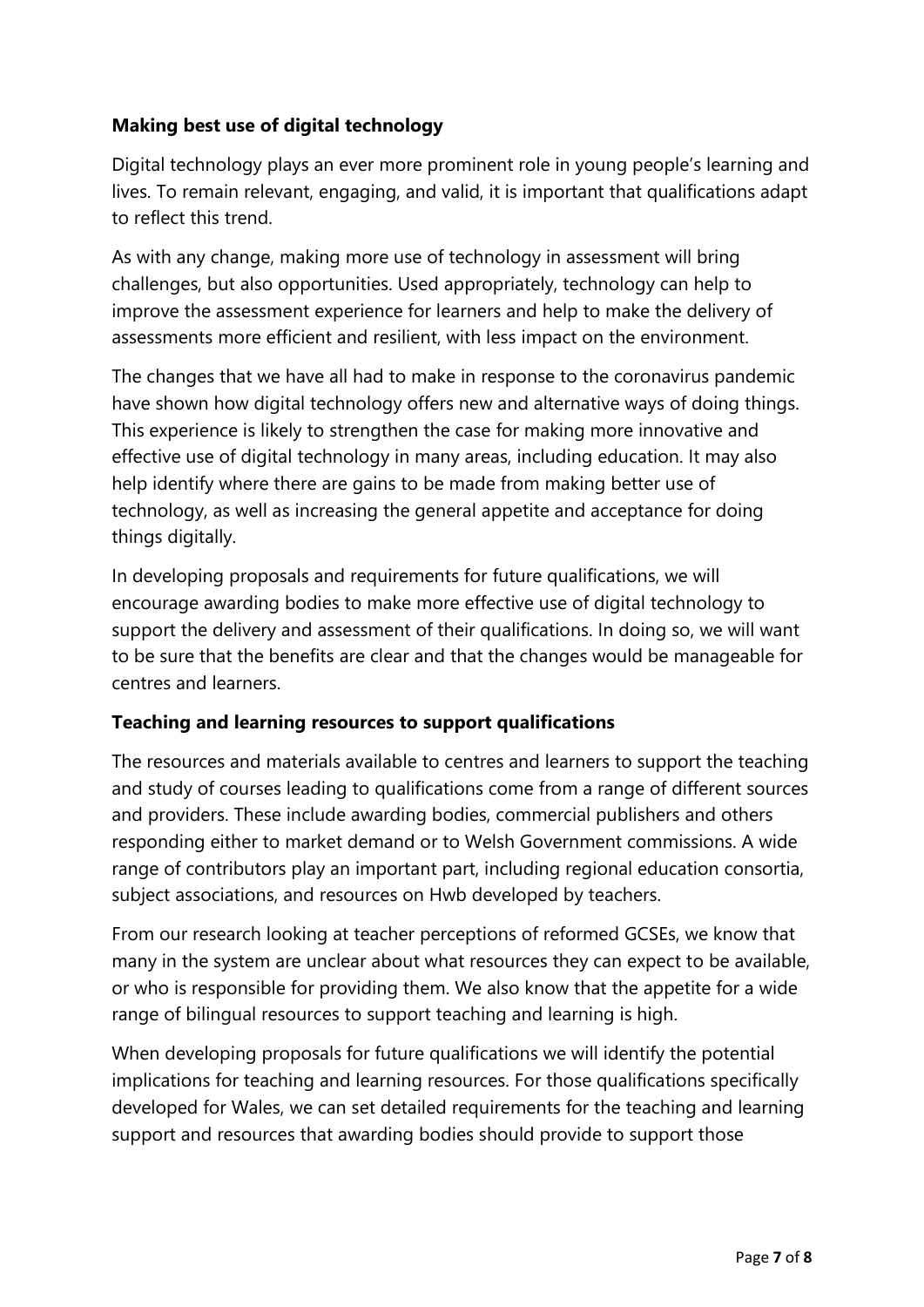qualifications and when they should be available. We cannot undertake this same task for contributions by other parties that we do not regulate.

It is important to remember, however, that the main function of awarding bodies is to deliver qualifications. There is only so much that we can reasonably require them to produce in terms of teaching and learning resources. Other providers will continue to have an important part to play in providing supplementary teaching and learning resources.

As the content and assessment of future qualifications becomes clearer, we will work closely with your officials and other partners to help identify where additional teaching and learning resources may be required. This will support a more strategic approach to commissioning bilingual, timely and relevant resources.

# Shaping the future

We are under no illusions about importance and the scale of the work that lies ahead. The future range of qualifications taken at the age of 16 will play a big part in how the new curriculum is introduced.

We are committed to do everything we can to ensure that everyone has their say in the decisions that will shape the qualifications 16-year-olds take in Wales.

We look forward to working collaboratively with your officials to design qualifications for Wales that will support the aims and purposes of the new curriculum and prepare young people for life, learning and work.

Yours sincerely

David Tones

Bulu

David Jones **Philip Blaker Chair Chief Executive Officer**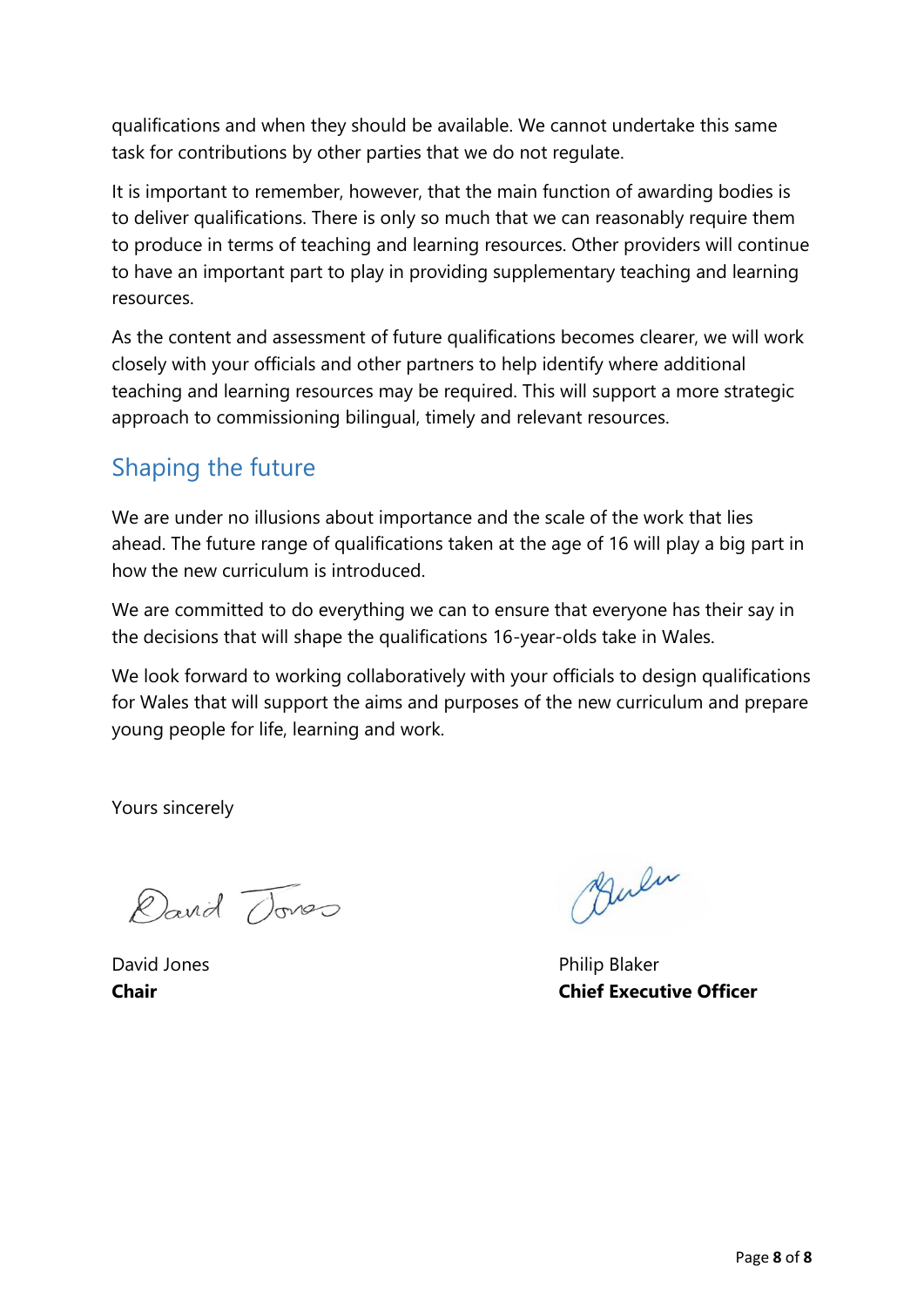

# A closer look at the challenges, opportunities, dependencies and assumptions

There are several important considerations for us to consider as we develop proposals for the qualifications that will be required in future and how they should be designed.

Many of the points discussed below were raised in response to our *Qualified for the Future* consultation. We have already discussed some of them in our summary of decisions document. In this document, we expand further on those points that relate specifically to Welsh Government policies and to other parts of the education system.

#### **Curriculum and qualification content**

The first of our guiding principles is that qualifications taken at the age of 16 should relate to and support the curriculum.

In practice, this raises several questions about the relationship between qualifications and the curriculum. There is a natural tension between qualifications designed and delivered at a national level and curriculum content that is determined at a local level. This was a clear theme from the responses to our consultation.

Schools and other providers will be expected to use the national curriculum framework as a starting point for designing their own local curricula. We will expect awarding bodies to explain how their qualifications relate to and support the new curriculum.

Schools will want to make sure that they prepare learners as well as possible for the qualifications they will be taking. To make sure qualifications are fair, we require awarding bodies to make clear what learners will be assessed on in terms of what they know, understand and can do. There would be a fundamental fairness issue if learners were confronted by questions that assess content that they have not been taught. So, it's inevitable that the content covered in the specifications for qualifications will influence what and how schools teach 14 to16-year-olds.

Some respondents to our consultation expressed concerns about the potential for qualification content to disproportionately influence a school's decisions about the focus of its curriculum, not just for Year 10 and 11 learners, but for younger learners as well. There is a risk that schools may feel unduly constrained by the need to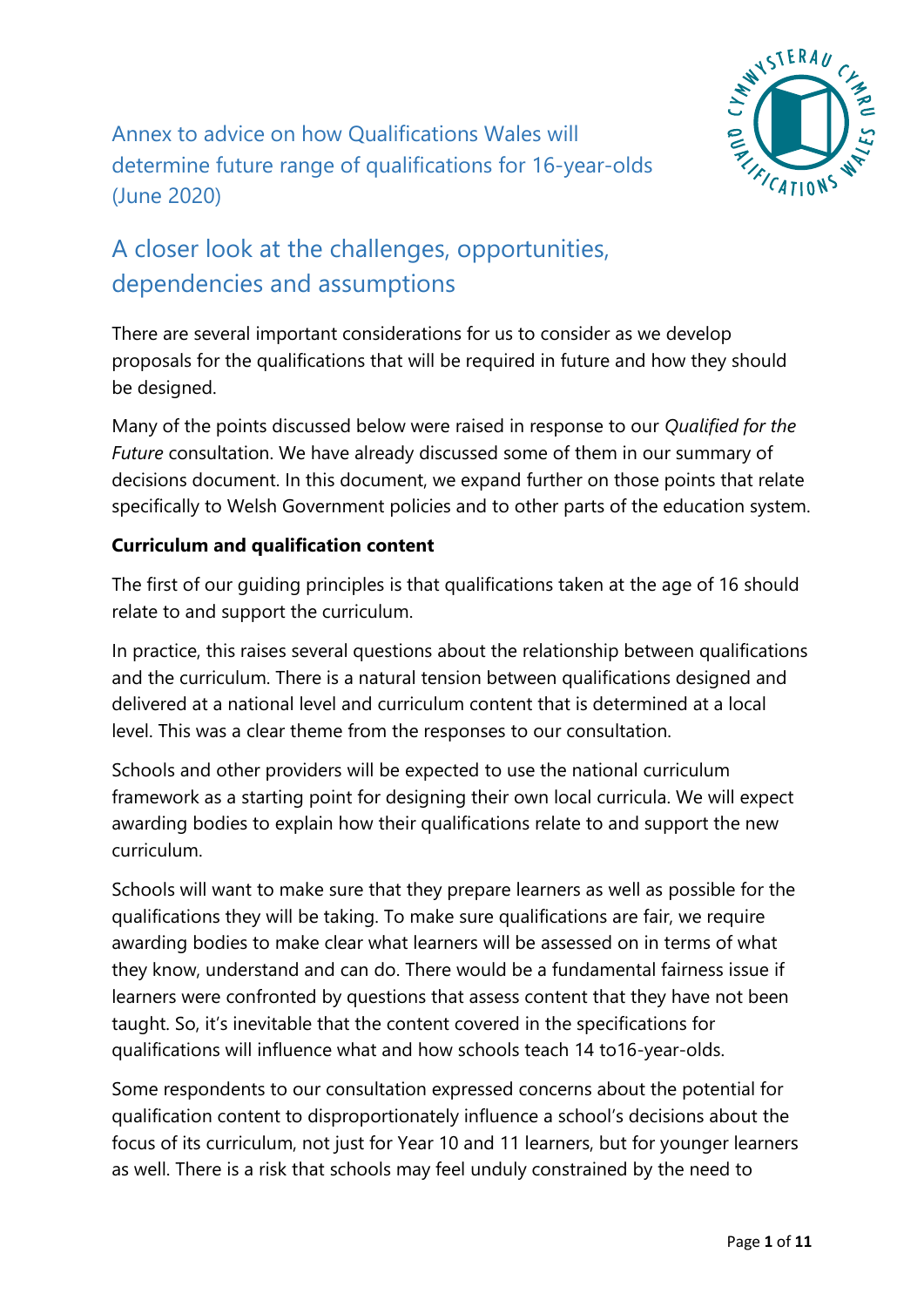prepare learners for qualifications and not take full advantage of the flexibility that the new curriculum framework offers. While it is important to acknowledge this, there are controls that can be applied to mitigate this outcome. For example, the proposed draft legislation to introduce the new curriculum proposes a requirement on schools for all learners to experience the full curriculum up to the age of 14. It's also worth noting that while it is desirable for schools to have the freedom to set their own curriculum, qualifications can play a useful role in articulating and benchmarking the level of attainment that learners and schools should be aiming for by the time the learners reach the age of 16.

Many responses to our consultation emphasised the need for qualifications, and qualification content, to be sufficiently detailed and demanding to support successful progress to post-16 courses. This was felt to be particularly important for those learners aiming for more specialist routes post-16. Supporting effective progression is one of the fundamental purposes of qualifications at the age of 16, for all learners and at all levels. Fulfilling that purpose requires qualifications to continue to specify the content that learners are assessed on, and for that content to provide sufficient basis for progression.

When it comes to the focus and content of qualifications, there are features that could allow some flexibility for centres and learners to tailor the content that's taught and assessed. There will be some opportunities, for example, to include tasks or projects that are learner-led, or determined by the centre, and assessed by coursework or controlled assessment.

In some subject areas, it may be possible to focus more than has previously been the case on learners' ability to demonstrate and apply their knowledge of concepts and procedures to unseen or unfamiliar contexts and scenarios. However, there is likely to be a limit to how far such a shift in emphasis can be achieved without substantially increasing the overall difficulty of assessments and thereby shifting the accepted standards for qualifications at the age of 16.

The extent to which we can dictate or influence the content of qualifications will vary across the range. For the qualifications over which we have most control, such as GCSEs, we can set out the specific content and assessment arrangements using requirements we call 'approval criteria'. This is the case for qualifications that we commission or approve. However, it wouldn't be feasible, nor indeed desirable, for us to set detailed design requirements for all the qualifications available to 16-yearolds. We can have common expectations for all qualifications offered to 16-yearolds, but we will not be able to prescribe the detailed content they must all cover.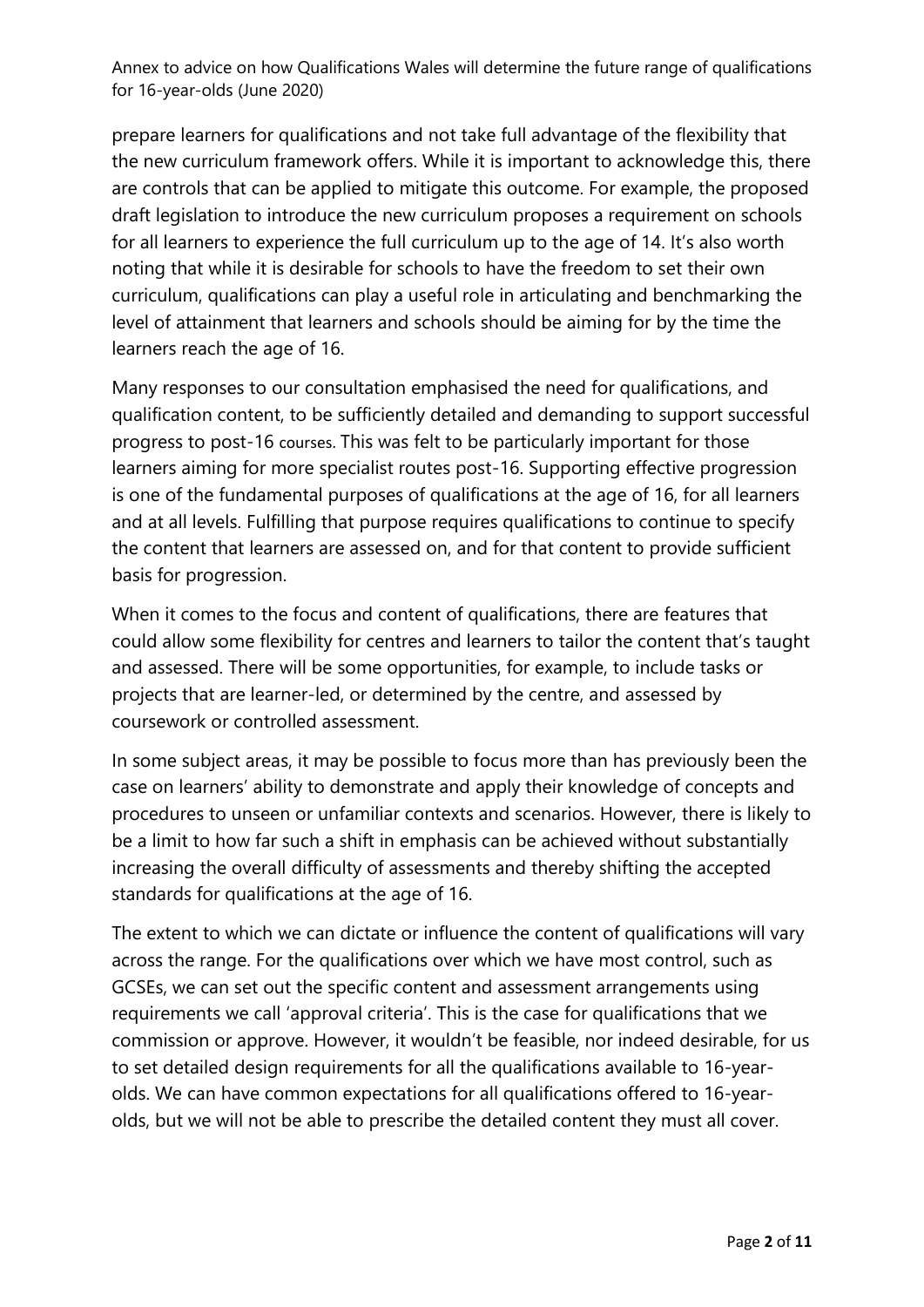A key challenge when deciding on the availability and design of future qualifications will be how to secure the right balance of content: balance in terms of the relative emphasis on different types of knowledge, skills and experiences, and balance between tightly defined content and content that offers more flexibility.

How we strike that balance will depend on whether and to what extent a qualification is expected to:

- give a fair, reliable and trusted measure of learner attainment to colleges, employers, universities and training providers to support selection decisions, and therefore learner progress;
- secure comparability and fairness over time with previous qualifications and other similar qualifications;
- support high-stakes judgements about school performance as part of accountability arrangements.

#### **School accountability arrangements**

Welsh Government is responsible for the school accountability system. In particular, Welsh Government determines which qualifications can contribute to the existing regime of performance measures. It does this by allocating performance points to individual qualifications and by setting the rules for how each performance measure is calculated.

As several responses to our consultation pointed out, there is a direct link between the school accountability system and the way in which qualifications are designed and delivered.

The role that qualifications play in the accountability system drives decisions and behaviours taken by schools and other providers in terms of:

- the qualifications they make available to their learners, including whether they are mandatory or optional for learners to take;
- the qualifications that individual learners can take;
- when and how often learners are entered for assessment;
- the total number of qualifications that learners take;
- the relative teaching time spent preparing learners for qualifications (including when learners start on their courses);
- the way in which courses leading to qualifications are taught and how learners are prepared for their assessments.

Accountability arrangements have a direct impact on how we require qualifications to be designed and assessed. Continuing to use qualification outcomes as the primary measure of school performance would lead us to limit the available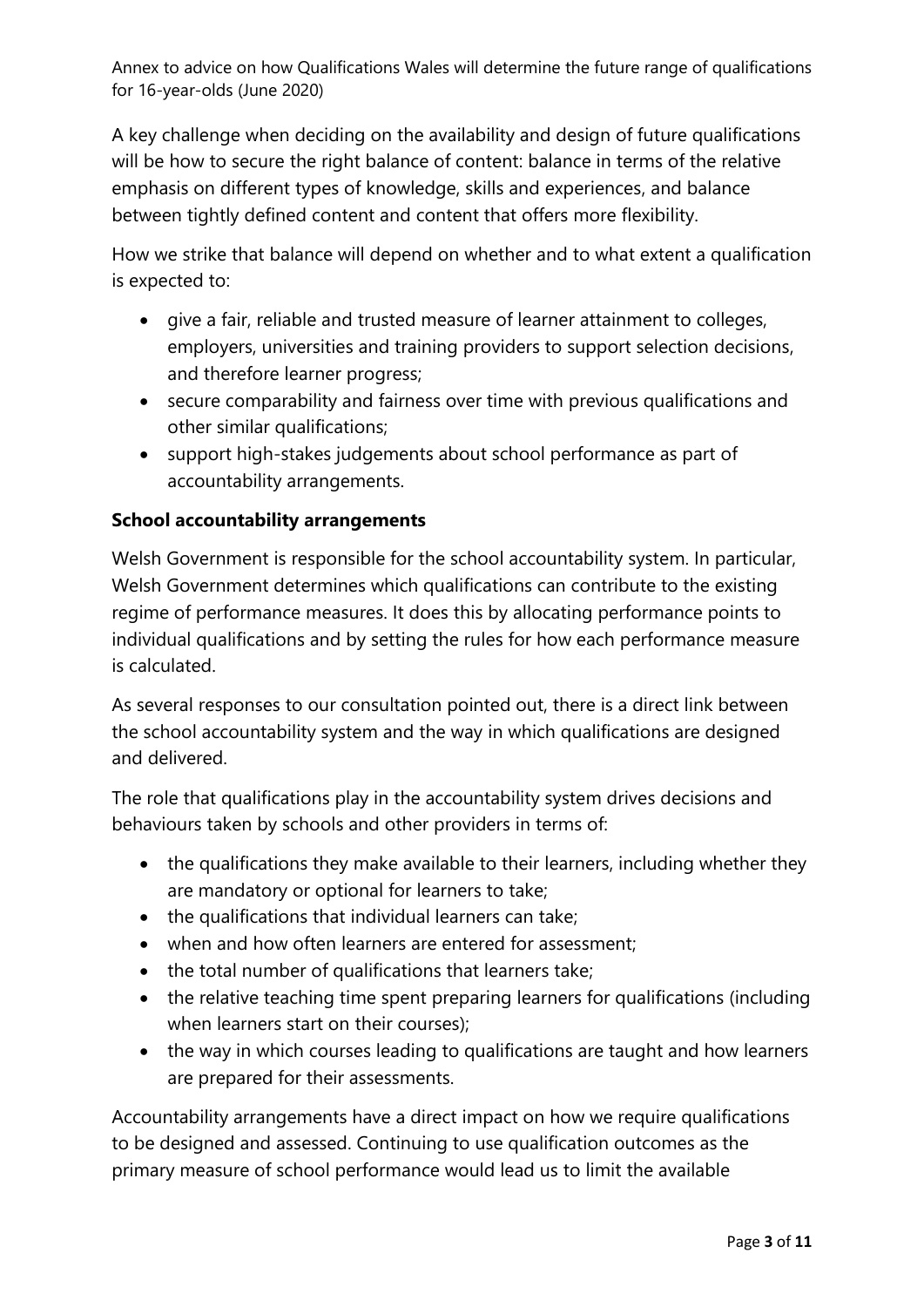assessment methods to those that can be tightly controlled. To secure reliability and fairness for all learners, our requirements would be more likely to:

- focus on knowledge and skills that can be reliably assessed, with other content less likely to feature or to contribute to the overall grade;
- tightly define and prescribe in precise detail the content to be assessed, with limited opportunity for flexible content;
- insist on assessment methods that are taken in tightly controlled conditions, such as written exams and other forms of controlled assessments.

Reducing the reliance on qualification outcomes to measure school performance would allow us to set more flexible design requirements for qualifications and give schools more freedom to select the right qualifications for their learners. The more we know about whether and how qualifications outcomes are likely to be used to measure or report on school performance, the more we can ensure that qualifications are designed to be fit for their intended purpose.

For example, it would be useful to know whether in future Welsh Government intends for qualifications to continue to have performance points ascribed to them in the way they do now. If so, consideration should be given to whether most publicly funded qualifications should continue to carry performance points – as they do now. An alternative approach would be to reduce substantially the number of qualifications that can be used in this way. If performance measures continue to feature in future accountability arrangements, we would support a move away from allocating performance points to most qualifications, so that the number of qualifications that contribute directly to such measures is kept to a minimum. Such a move would need to be thought through carefully to minimise the risk of unintended consequences. Done considerately, it could have the potential to free up more qualifications from the pressures of accountability and allow for greater flexibility and variety in the way those qualifications are designed and assessed to meet the aims of the new curriculum.

We know your policy intention is to develop new school accountability arrangements that will reduce the extent to which qualification outcomes are the main source of data for judging a school's performance. The proposed new approach will use a wider and more varied set of data and evidence to support school accountability. We very much welcome this approach. It will reduce some of the pressure on qualification design and delivery, which would enable qualifications to function as intended and play a less dominant part in school approaches and learner experiences. This is likely to have a beneficial effect on the wellbeing of learners and teachers, reducing the pressure on them and the negative effects that come with that pressure.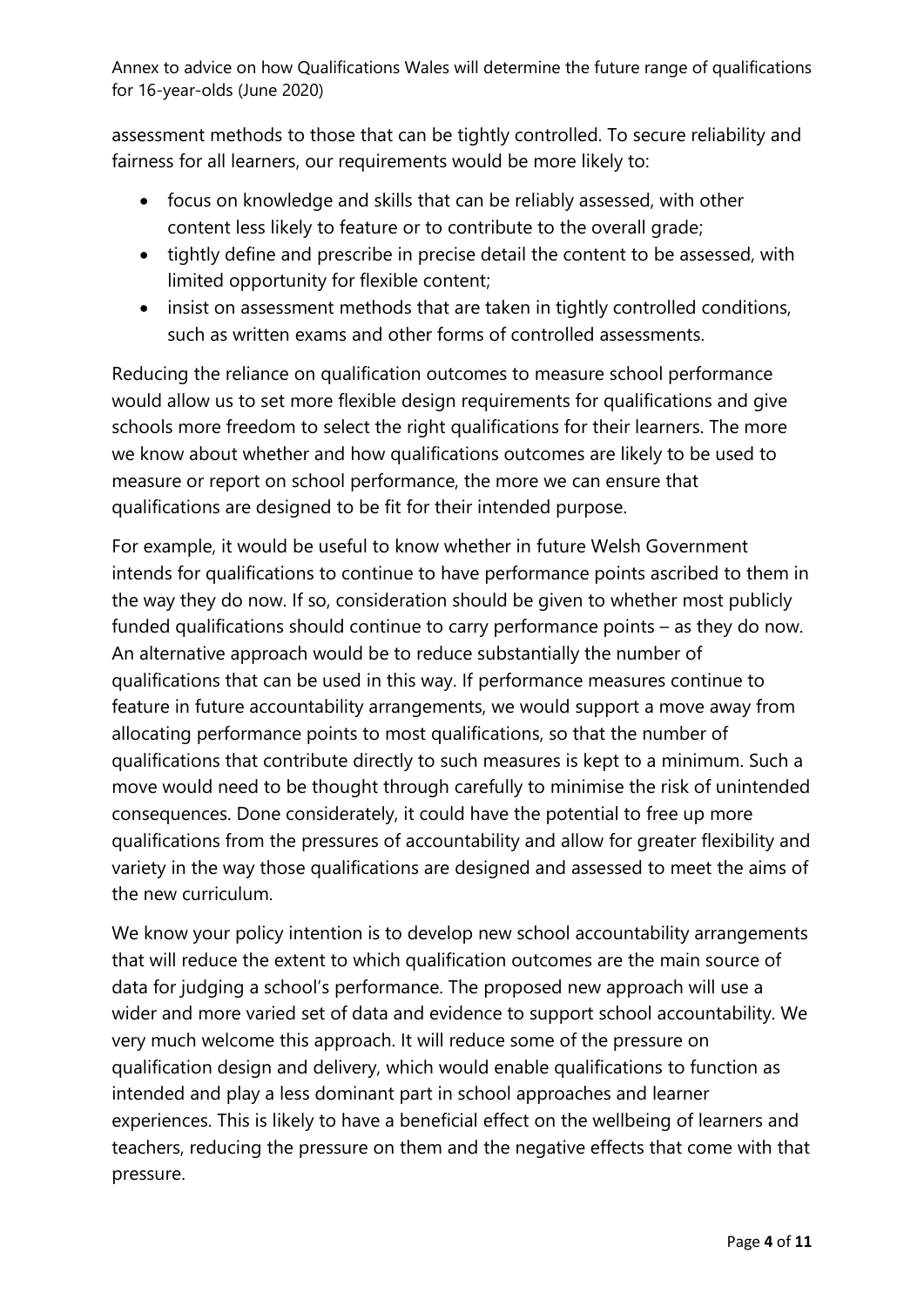The proposed Curriculum and Assessment Bill<sup>4</sup> includes provision for Welsh Ministers to make regulations which specify additional requirements that a school's curriculum must meet for the 14 to 16 age range in relation to:

- courses of study and/or other learning;
- a minimum number of courses of study that learners are entitled to undertake.

As we understand it, such a provision could allow Welsh Ministers to set requirements on the number, range and type of qualifications offered by schools. While the detail of any such requirements would of course require careful thought, they could provide a more transparent and straightforward way of clarifying the choice of qualifications that schools are expected to offer to their learners.

At the moment, expectations about which qualifications schools should offer are indicated, sometimes indirectly, through school performance measures. The highstakes nature of performance points for schools means that this approach can have unintended and undesirable consequences. In the current system, school performance measures do more than simply indicate which qualifications schools should offer. They directly influence schools' decisions about which qualifications to enter learners for. This can lead to a narrowing of choice for learners about the qualification they take. They can also encourage a narrow approach to teaching the courses of learning leading to a qualification: a practice sometimes referred to as 'teaching to the test'.

We appreciate that it will take time for Welsh Government to fully develop and implement its new approach to school accountability. The changes envisaged will help to drive, but also require, a substantial shift in culture and expectations right across the system. It is a bold step and one that should be planned carefully. We know work is underway on a research project to gather evidence to help develop the detail of future arrangements, and we appreciate that some decisions will be dependent on its findings. Nevertheless, any clarification and assurance that Welsh Government can give at this stage about its policy aims and proposed approach will be invaluable to inform our decisions about the availability and design of future qualifications.

### **Managing the scale, pace and impact of change**

In developing our approach and proposals, we will carefully consider the potential impact of any changes and the capacity of the system to manage them.

From previous qualification reforms, we know that there needs to be enough time between finalising the specifications and sample assessment materials for new

<sup>4</sup> <https://hwb.gov.wales/curriculum-for-wales/summary-of-proposed-legislation/>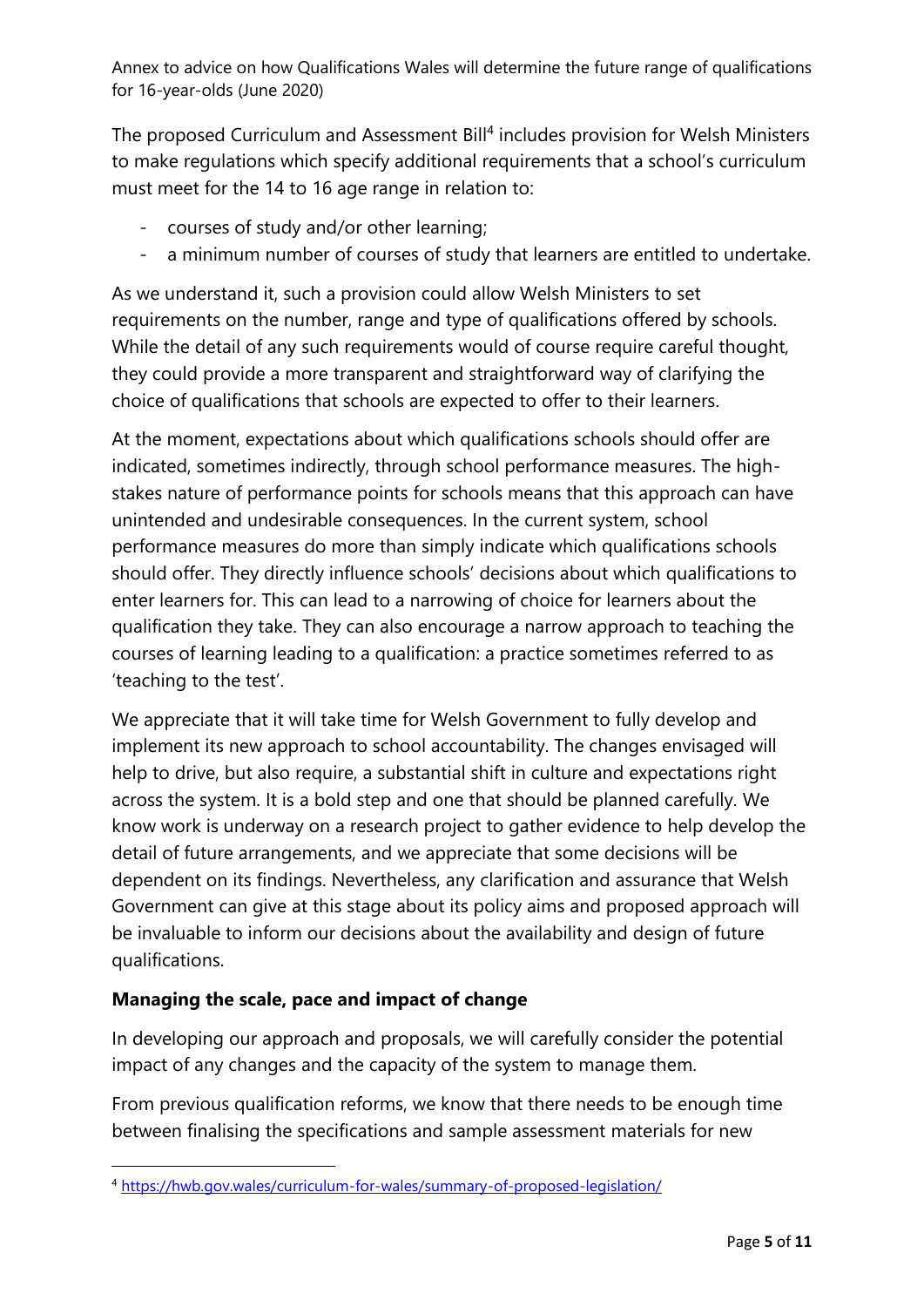qualifications and the point at which they start to be taught in schools. As we plan the next round of reforms, we are conscious that schools and other providers will be embarking on an almost unprecedented period of change as they work on designing and implement their own curricula.

We know that schools and others will need as much clarity as possible, as early as possible, on which qualifications will be available in 2025, when the first national cohort of learners to experience the new curriculum will be starting in Year 10. In practical terms, there will need to be clarity and certainty about the qualification offer (and school accountability arrangements) much earlier than 2025. Among other things, this will help schools and other providers to:

- implement and refine their curricula;
- prepare and organise their resources, including staffing and timetabling considerations;
- structure the choices they will offer 14-year-olds and to offer learners and their families advice to help make those choices with confidence;
- access the necessary professional development and training to prepare teaching staff for any changes to qualifications;
- to obtain and familiarise themselves with any new teaching and learning resources required to support courses leading to qualifications.

Another key lesson from recent reforms is that changes to many different qualifications at once can have a cumulative effect on providers and the wider system. This overall effect can be missed if the focus is too much on the impact of specific changes to individual qualifications. Our plans for consulting initially on the overall range of qualifications that should be available, before moving on to look at the detail of how individual qualifications will be designed, should help to mitigate this.

When considering which changes may be needed to qualifications to support the new curriculum, we will need to bear in mind that there is only so much change that the system can cope with at once. We must also remember that the new curriculum framework is a basis for schools to refine and evolve their own curricula over time. The new curriculum framework will take time to become fully established. So, when we consult on changes, we will set out proposals for when and how changes need to happen, as well as on what kind of change will be required. This will allow us to structure and plan how we introduce changes once we have agreed what's required. We will prioritise those that are most essential for supporting schools to develop curricula and approaches that meet the requirements and aspirations of the new curriculum. For example, we will want to make sure from the outset that any aspects of current provision which are directly at odds with the new curriculum will be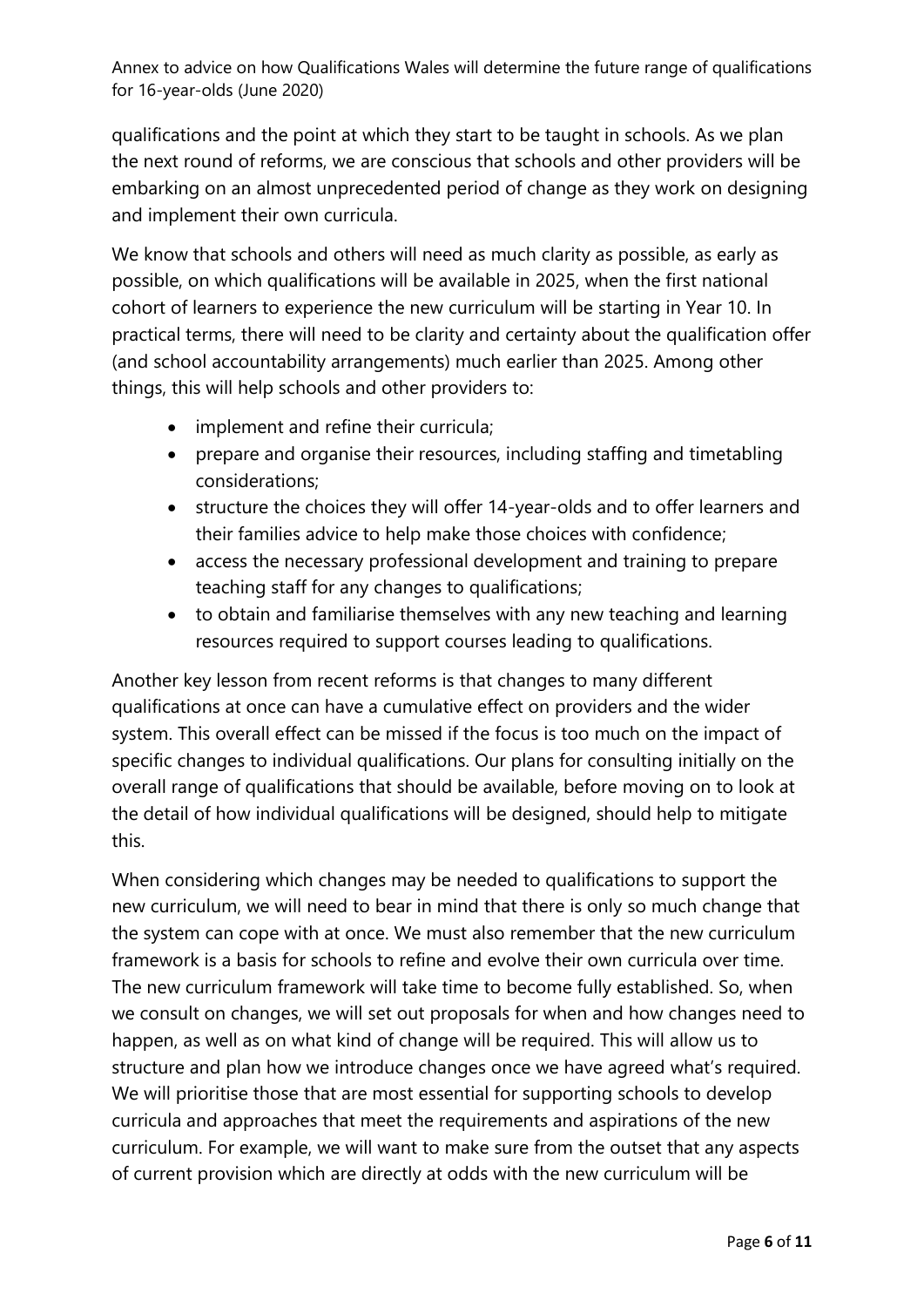removed or replaced. However, we may want to take a more phased approach to introducing changes which, although supportive of the new curriculum, are less critical to its successful implementation.

Any changes we introduce to qualifications will divert time and resources away from work on other aspects of the new curriculum and wider education reforms. We must therefore be sure that there is a clear case for any changes we propose, including how they will help schools and others to introduce the new curriculum framework and benefit learners.

#### **Continuity, standards and fairness**

As the regulator, we have a responsibility to make sure that qualifications meet the reasonable needs of learners. This includes past, present and future learners. The 16 year-olds who achieve their qualifications in summer 2027 will go on to study and work alongside others who achieved their qualifications under the current or earlier systems. They will also be competing with learners from outside of Wales when they apply for courses, apprenticeships and jobs.

We are clear that there will need to be changes to qualifications to support the introduction of the new curriculum. In doing so, we must make sure that the qualifications taken at the age of 16 continue to be accessible to, and achievable by, the same broad range of learners as they are now. And they must retain the same high level of credibility and trust as is currently the case.

This is a fundamental consideration for us as we consider the future range of qualifications and within that, how GCSE qualifications will need to change. We are working on the basis that although GCSEs will include different content and mix of assessment methods, the achievement they represent should be broadly comparable to current GCSEs.

While this still affords us considerable flexibility in the design of these qualifications, it will limit the extent to which we can significantly shift expectations in terms of the higher-order, conceptual learning that they assess.

### **Qualifications to support Welsh-language learning**

We already know one way in which the new curriculum for Wales will have a direct and visible impact on the range of available qualifications. You have been clear that the expectations set out in the new curriculum will bring an end to the terminology and the concept of Welsh as a second language.

The difficulties associated with how Welsh Second Language is perceived and delivered are well documented. We are fully supportive of the policy intention to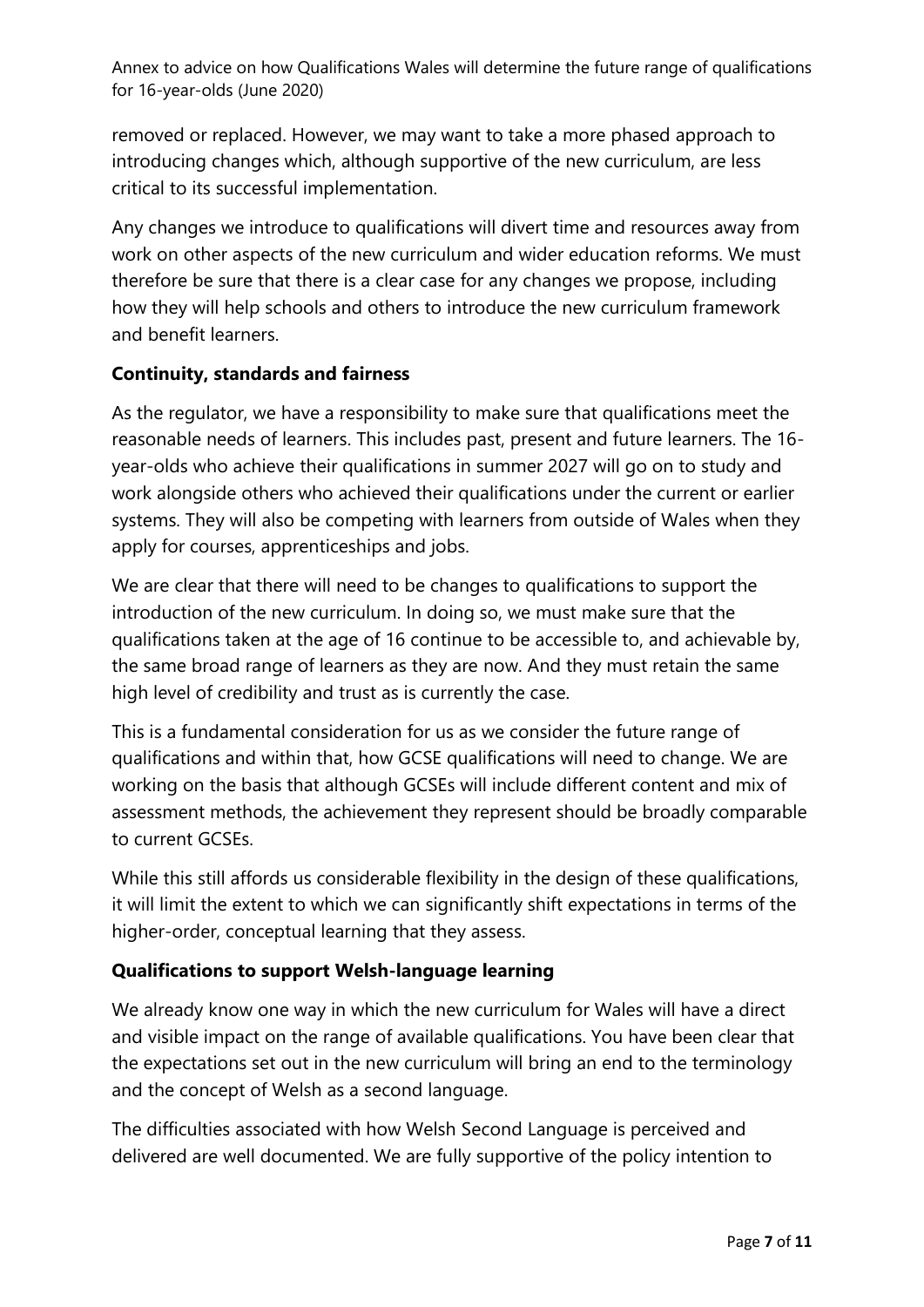remove it from the curriculum and to introduce a single continuum for teaching and learning Welsh.

The Curriculum for Wales uses two sets of 'descriptions of learning' to describe progression for learners studying Welsh in Welsh-medium settings and progression for learners studying Welsh in English-medium settings. In this way, the new curriculum makes clearer what the relationship is between the progression learners are expected to make in all settings. This gives an opportunity to develop a set of qualifications that relate much more clearly to each other than is currently the case.

The grouping together of Welsh, English and international languages in a single area of learning and experience provides a further opportunity to bring coherence and clarity to the range of qualifications available to support languages, literacy and communication. As with all our work, we will want to consider what range of qualifications will best meet the needs of all learners, irrespective of the educational setting they are in, or the level of language proficiency at which they are operating. To maximise the range of languages available, we will also need to consider the viability of future qualifications as part of our thinking.

Qualifications have an important part to play in making languages appealing and relevant to learners, they can help to engage and motivate learners, and encourage them to continue to develop their language proficiency and to acquire new languages post-16 and later in life.

When it comes to agreeing an appropriate range of qualifications to support Welshlanguage learning, there are several challenges and opportunities to consider. As we develop our proposals, we will be mindful of the need to:

- remove the terminology and concept of a Welsh Second Language qualification;
- sustain and build on the standard and level of language proficiency currently achieved in Welsh, Welsh Literature and Welsh Second Language GCSEs;
- ensure the qualifications available can meet the needs of all learners, in all settings and support them as far as possible to become confident Welsh speakers by the time they are  $16<sup>5</sup>$ ;
- make clear how Welsh-language qualifications relate to each other and to the common expectations set out in the curriculum (that is, how they relate to a single common continuum of teaching and learning language);
- Improve levels of engagement with the Welsh language, in all settings, and to encourage more post-16 learners to study Welsh and through the medium of Welsh;

<sup>5</sup> <https://gov.wales/cymraeg-2050-welsh-language-strategy>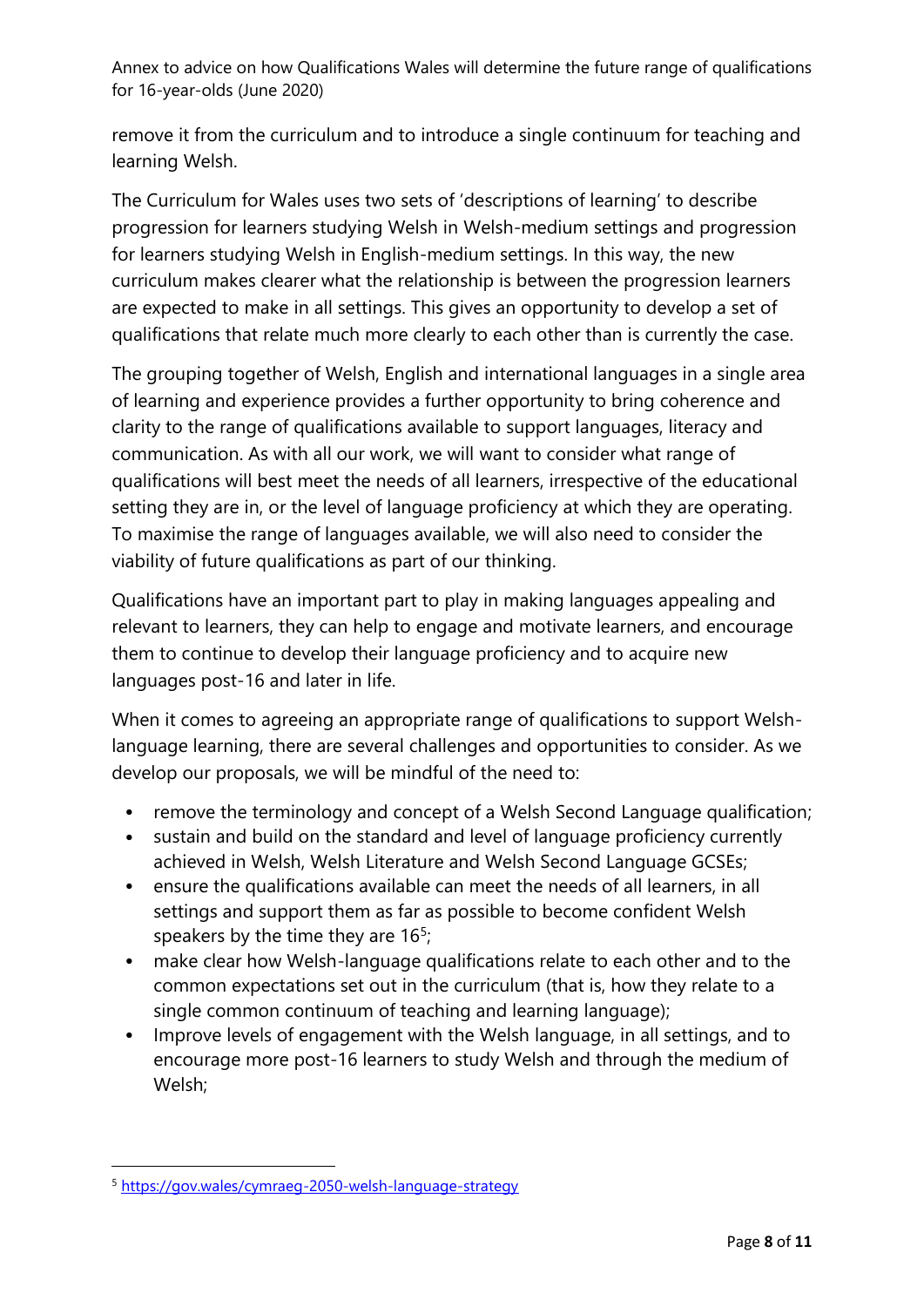- make clear how Welsh language qualifications taken at 16 can link to post-16 pathways to encourage all learners to continue using and improving their Welsh beyond the age of 16;
- allow schools to enter learners for the most appropriate qualification given their progress and level of proficiency;
- ensure Welsh-language qualifications are accessible and achievable for learners and lead to fair outcomes that are widely understood as valuable measures of attainment;
- consider the resources and teaching capability that will be available to schools as they introduce the new curriculum.

This is an area of the curriculum on which it will be particularly important for us to engage with stakeholders as we develop our proposals for qualifications. It is essential that we get as much information as possible about what any changes are likely to mean in practice on the ground.

As we develop options for how Welsh-language qualifications will need to change to support a single language continuum for all learners, we will consider whether to make those changes all at once or in stages. Taking an incremental approach would require us to set out a longer-term vision for change, aligned to Welsh Government's Cymraeg 2050 strategy, along with a clear set of milestones for achieving it.

### **Making best use of digital technology**

In developing proposals and requirements for future qualifications, we will encourage awarding bodies to make more effective use of digital technology to support the delivery and assessment of their qualifications.

We know that some schools are concerned about whether they will have the necessary resources to deliver qualifications that make more use of digital technology. As with any changes we proposed, we will look carefully at their potential impact, both in terms of equity and the practicality of proposals.

However, we know that to remain relevant, engaging and valid, qualifications must adapt and evolve to reflect how young people use technology in their day-to-day lives.

There are several benefits that could result from more widespread, varied and creative use of digital technology. On-screen, on-demand and adaptive testing may hold the key to a reduced assessment burden for learners and centres, with shorter assessments that learners can take when they are ready, and quicker turnaround of results. Using digital methods of capturing and presenting naturally occurring assessment evidence could mean that project-based activities become more manageable, valid, reliable and engaging forms of assessment, all of which could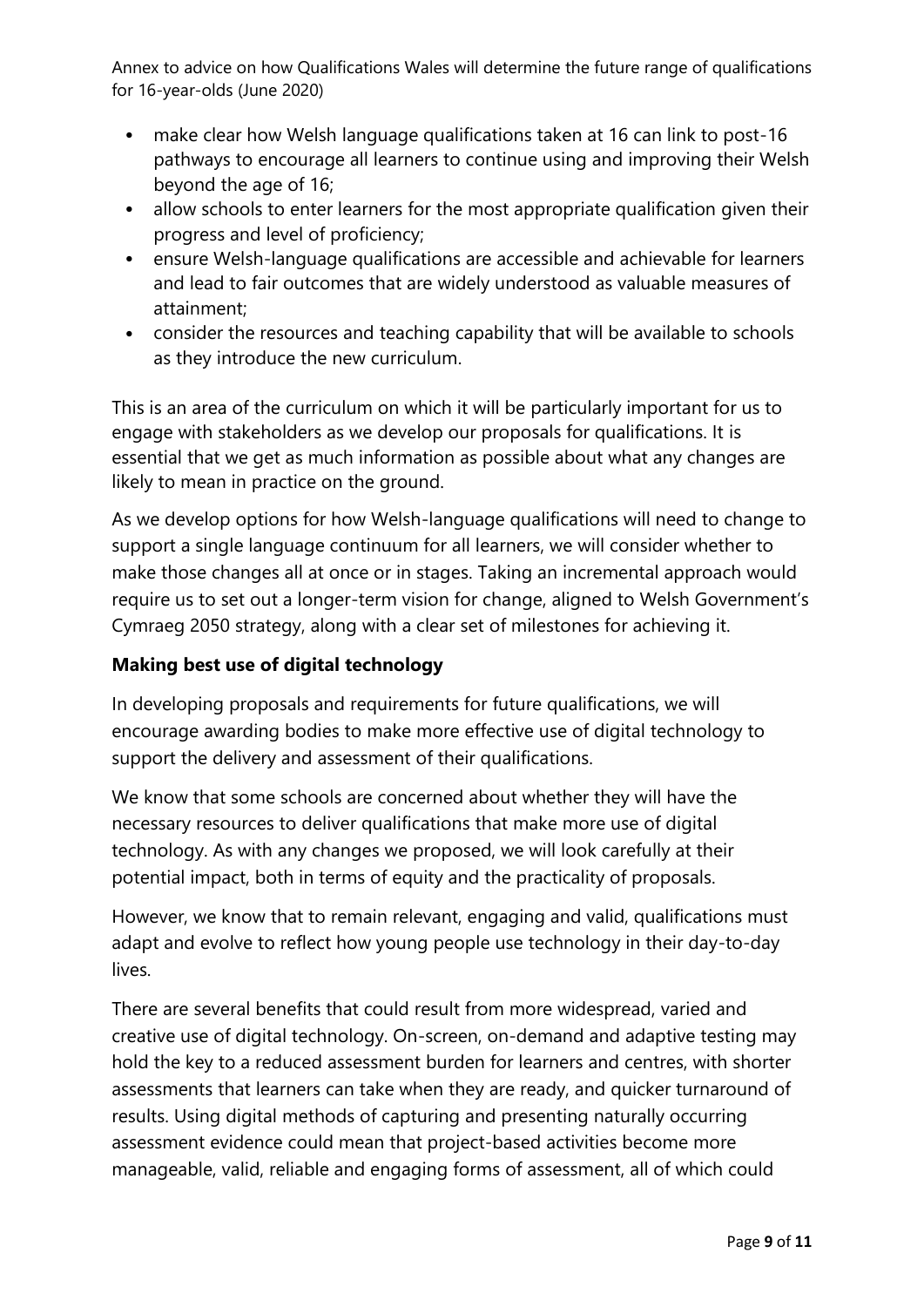have positive impacts on learner motivation and outcomes, as well as reducing exam-related stress and anxiety.

Digital technology can also offer benefits in the delivery of assessment. Digital assessment can be more efficient because it removes the reliance on paper, thus removing the need to physically store and move large amounts of sensitive documents around the country.

We are also seeing advances in what is sometimes referred to as 'digital proctoring'. This is where an online assessment platform creates a secure environment on the device being used to take the test, which can help to prevent or detect malpractice. Such technology can allow learners to use the devices they would normally use as part of their learning to take their exam. This can improve learners' confidence and make it easier to apply any reasonable adjustments they would normally use. It could also help reduce the need for whole cohorts of learners taking their exams at the same time, in the same place. It would also allow learners to access a test from alternative locations – an option that could have offered us some alternative ways of responding to the cancellation of exams this summer.

The changes that we have all had to make in response to the coronavirus pandemic have shown how digital technology offers new and alternative ways of doing things. This experience is likely to strengthen the case for making more innovative and effective use of digital technology in many areas, including education. It may also help identify where there are gains to be made from making better use of technology, as well as increasing the general appetite and acceptance for doing things digitally.

We believe that now is the time to start increasing expectations and to encourage more innovation in how digital technology is used to support and enhance the way qualifications are assessed. It will still take time for any changes to feed through the system, so it's important that we start planning now to help make the most of the potential benefits.

#### **Teaching and learning resources to support qualifications**

Another key lesson we learned from the last reforms to GCSEs and A levels was the need to plan effectively for developing essential and supplementary resources to accompany new qualifications. As new, made-for-Wales qualifications were put in place, the need for a different approach to identifying and securing the additional resources required became clear.

There are several steps we can take to help ensure that this need is met. We can clarify from the outset what supporting resources we would require an awarding